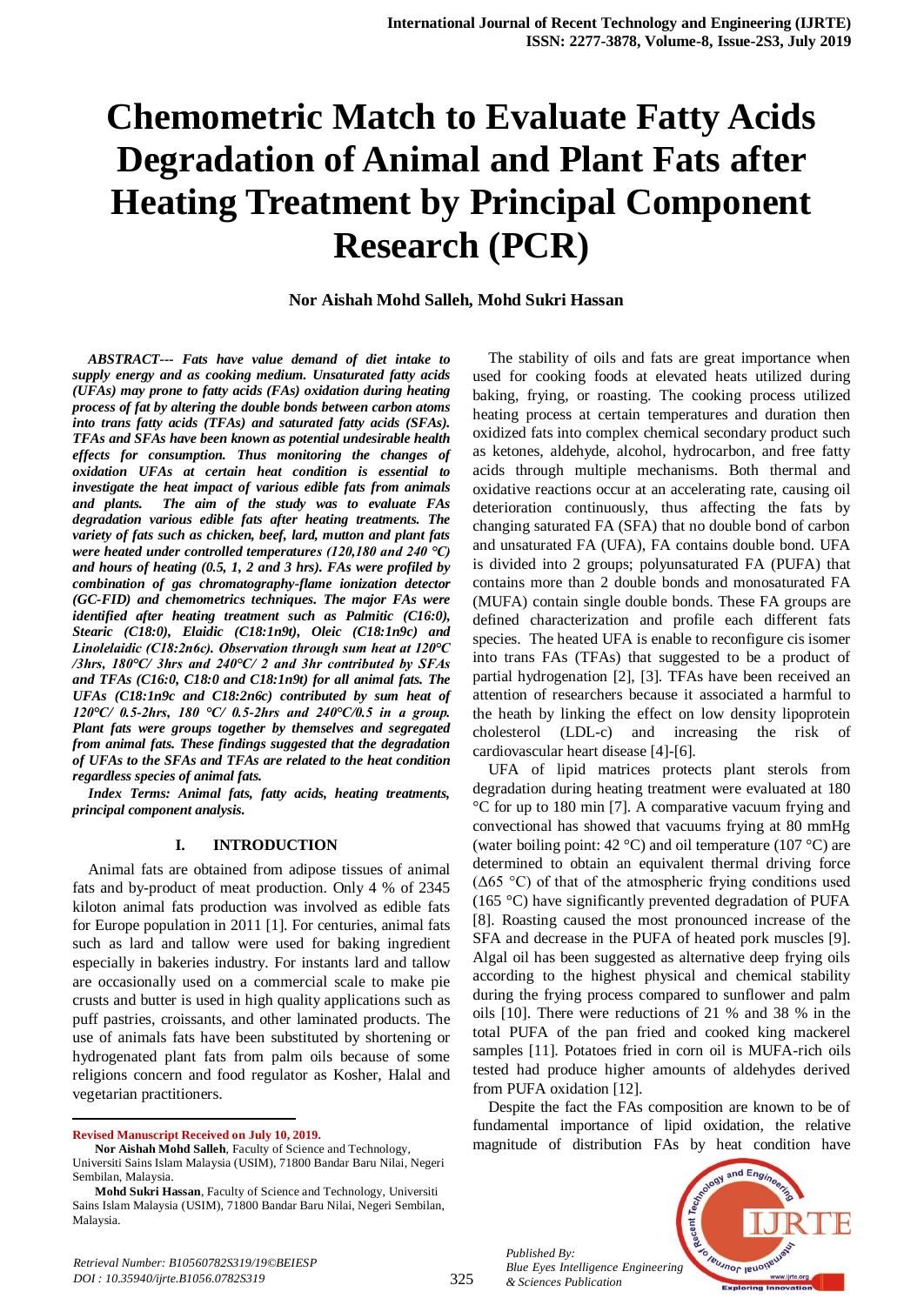### **CHEMOMETRIC MATCH TO EVALUATE FATTY ACIDS DEGRADATION OF ANIMAL AND PLANT FATS AFTER HEATING TREATMENT BY PRINCIPAL COMPONENT RESEARCH (PCR)**

proved elusive in different species animal fats. The association between SFA, MUFA and PUFA impact on oxidation is well documented, studies have usually demonstrated by the means and significant results on profiling FAs by total of groups such as SFA, MUFA and PUFA. TFAs are included in UFA groups and the profiling proposed to consider of individuals FAs. Sum of heating (°C X hours) or sum heat could also affect the distribution of FAs. The multifactorial such as pressures, antioxidant and width of plates during the heat process can be affected the oxidation. Therefore heating treatments with controlled the temperatures and duration was designed to observe the trend of individuals and FAs by groups and ratios combination of both.

The aim of the study was to evaluate degradation FAs of animal fats after heating treatments for FAs profiling purposes. Chemometrics technique such principal component analysis (PCA) was applied to the data matrix of FAs obtained from GCFID. The relationship of heating treatments and changes individual FAs were explained by PCA. The evaluation of heating treatments to differs among a variety of animal fats and plant fats based on FAs data were observed. Findings of the research will be used for the

nutrient database of various animals fats and plant fats after at certain ranges heating treatments that resemblance to the cooking condition and suitable for human consumption.

# **II. MATERIALS AND METHODS**

## *Samples and Heating Treatments*

A total of 5 types of fats, beef, chicken, lard, beef and plant fat- hydrogenating palm oil (HPO) were purchased at markets in Nilai, Malaysia. Animal fats were minced and weighted at 100g (w/w) and placed on hot digital in 250 ml quartz beakers. Heating treatments were followed from the method [13]. The temperatures at (120 °C, 180 °C and 240 °C) were controlled probes contacted into fat tissues. Durations of heating were selected at 0.5, 1, 2 and 3 hours. Shortening is selected as controlled fats samples due to β' (beta primer) crystalized as a solid at room temperatures that have similar physical characters as extracted animal fats. Approximately 20 ml aliquot of heated oils were collected and cooled at room temperatures before kept into universal bottle and refrigerated at 4 °C.

| <b>Table 1: Heating treatments of animal and plant fats [13]</b> |                |              |                       |             |           |        |           |                        |
|------------------------------------------------------------------|----------------|--------------|-----------------------|-------------|-----------|--------|-----------|------------------------|
| No.                                                              | T              | Hours        | Sum Heat              | <b>Beef</b> | Chicken   | Lard   | Mutton    | Plant                  |
|                                                                  | $C^{\circ}$ C) | (hrs)        | $(^{\circ}C)$ x (hrs) | Fat $(B)$   | Fat $(C)$ | (L)    | Fat $(M)$ | $\text{Fat}(\text{V})$ |
| 1                                                                | 120            | 0.5          | 60                    | $B-01$      | $C-01$    | $L-01$ | $M-01$    | $V-01$                 |
| 2                                                                | 120            | 1            | 120                   | $B-02$      | $C-02$    | $L-02$ | $M-02$    | $V-02$                 |
| 3                                                                | 120            | 2            | 240                   | $B-03$      | $C-03$    | $L-03$ | $M-03$    | $V-03$                 |
| 4                                                                | 120            | 3            | 360                   | $B-04$      | $C-04$    | $L-04$ | $M-04$    | $V-04$                 |
| 5                                                                | 180            | 0.5          | 90                    | $B-05$      | $C-05$    | $L-05$ | $M-05$    | $V-05$                 |
| 6                                                                | 180            | $\mathbf{1}$ | 180                   | $B-06$      | $C-06$    | $L-06$ | $M-06$    | $V-06$                 |
| $\tau$                                                           | 180            | 2            | 360                   | $B-07$      | $C-07$    | $L-07$ | $M-07$    | $V-07$                 |
| 8                                                                | 180            | 3            | 540                   | $B-08$      | $C-08$    | $L-08$ | $M-08$    | $V-08$                 |
| 9                                                                | 240            | 0.5          | 120                   | $B-09$      | $C-09$    | $L-09$ | $M-09$    | $V-09$                 |
| 10                                                               | 240            | $\mathbf{1}$ | 240                   | $B-10$      | $C-10$    | $L-10$ | $M-10$    | $V-10$                 |
| 11                                                               | 240            | 2            | 480                   | $B-11$      | $C-11$    | $L-11$ | $M-11$    | $V-11$                 |
| 12                                                               | 240            | 3            | 720                   | $B-12$      | $C-12$    | $L-12$ | $M-12$    | $V-12$                 |

# *Fatty Acids Profiling*

After heat treatments fats were extracted to remove tissue residuals using [14]. Then, fatty acids methyl ester were performed by using method AOAC [15] by using methanolic hydrogen chloride 5% as a catalyst. The methyl esters were determined an Agilent Technologies 7890N Network gas chromatograph system with FID detector (Agilent Technologies USA) was employed for FAs analysis. Operating conditions were as follows: the column was a column: BPX90, with length 60 m  $\times$  0.25 mm I.D. df: 0.25 µm. Column temperature was set at 140 ˚C and increasing into 260 ˚C at 5 ˚C/min. The GC condition were used helium as the carrier gas with flow rate 25cm/sec and spilt ratio 1:25 with detector temperatures 250 ˚C.

The obtained chromatogram of FAs using Chemstation (USA) software version 5.2 and quantified on basis known retention time from standard 37 FAME Mix from the Supelco (USA).

#### **III. CHEOMETRIC TECHNIQUE**

A total of 60 x 25 matrices of edible fats and FAs were normalized by area before subjected to Principal Component Analysis (PCA). PCA was performed by using Unscrambler software (X10.2). The multivariate data set of FAMEs are represent as relative percentages of FAs were subjected to PCA in order to reduce the data set to scores and loadings



326

*Published By:*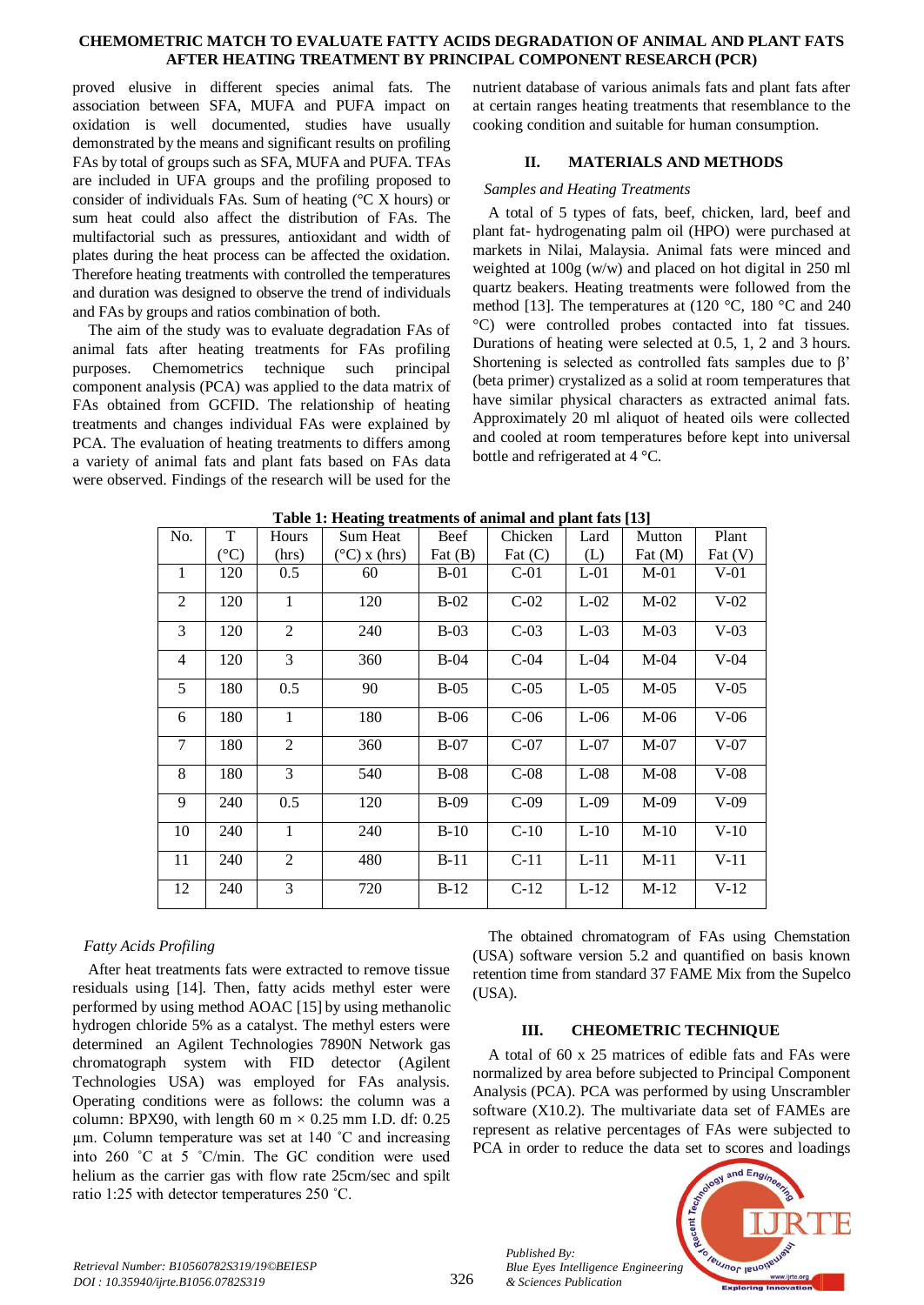matrices that determined by as principal component (PC). The calculation of PC as per equation (1) below;

$$
PC = a_1 \left( \frac{x_1 - \mu}{\frac{\sigma}{\sqrt{n}}} \right)
$$

where  $a_1$  is a loading of linear transformation,  $x_1$  is measurements of raw FAs value,  $\mu$  is mean value for FAs,  $\sigma$ s standard deviations of FAs and n is total of samples FAs.

#### **IV. RESULTS AND ANALYSIS**

## *Fatty Acids Profiles*

An illustrative GC chromatogram of the FAME from animal fats is showed in Fig. 1. A total of 22 FAs of various heated fats containing 2 trace  $(>0.1\%)$  of FAs were identified by retention time of external standard 37 mix of FAMEs. Data matrix of 60 samples and 21 FAs were compressed into the box plot (Fig. 2).



**Fig. 1: A chromatogram of FAs chicken fats after heat treatment at (120 °C/1 hrs) by GC-FID**

This box plot shows the summary of the distributions of the FAs (Fig. 2). It shows the total range of variation of each variable. The box plot revealed in fatty acids the largest concentration variation in the experiment. This plot contains one Box-plot for each variable, either over the whole sample set. It shows the minimum, the 25% percentile (lower quartile), the median, the 75% percentile (upper quartile) and the maximum. The box plot revealed 8 FAs with different variation; C14:0 (0-3.88), C16:0 (19.43-64.98), C16:1 (0-6.93), C18:0 (3.99-36.30), C18:1n9t 0-4.33), C18:1n9c (0-37.86), C18:2n6t (0-2.68), C18:2n6c (0-23.88) and C18:3n3 (0-3.44). The extremes values showed at FA C16:0 and C18:0 represents quartiles 75% suggested that fats have high differentiation



**Fig. 2: Box plot of variables (FAs) from 60 edibles fats after heat treatment**

From the variation of FAs (variables) the data are suggested to transform by area normalization. Normalization of data will be organized the FAs to minimize data redundancy of the small amount of values such C14:0- 15:1and C18:3n6-C20:4n6 FAs areas.

Pearson correlation coefficient between FAs variation are given in the Table 2. The correlation between Elaidic (C18:1n9t) with Oleic acid (C18:1n9c) and Linoleic C18:2n6c FAs was strong but negative ( $r = -0.97$ ,  $p < 0.05$ ) (r  $= -0.97$ , p <0.63) which means that the increase in one FA leads to a corresponding decrease in other. This negative relationship originates from heat treatments. In the other side palmitic acid (C16:0) are positive correlated to Elaidic  $(r = 0.58, p \le 0.05)$  and negative correlated  $(r = 0.65, p$ <0.05) to Oleic (C18:1n9c). Linoleic acid indicated positive correlation between C18:2n6t ( $r = 0.52$ ,  $p \le 0.05$ ) and C18:2n6c ( $r = 0.61$ ,  $p < 0.05$ ).

**Table 2: Pearson correlation coefficient between percentage levels of six FAs from heat treatments of animal fats and palm fats (HVO)**

|          |          |         | C16:0 C18:0 C18:1n9t | C18:1   |         | $C18:2$ C18:2n6c |
|----------|----------|---------|----------------------|---------|---------|------------------|
|          |          |         |                      | n9c     | n6t     |                  |
| C16:0    | 1        | $-0.36$ | 0.58                 | $-0.65$ | $-0.49$ | $-0.45$          |
|          |          |         |                      |         |         |                  |
| C18:0    | $-0.36$  | 1       | 0.15                 | $-0.17$ | $-0.21$ | $-0.46$          |
|          |          |         |                      |         |         |                  |
| C18:1n9t | $0.58*$  | 0.15    | 1                    | $-0.97$ | $-0.49$ | $-0.63$          |
|          |          |         |                      |         |         |                  |
| C18:1n9c | $-0.65*$ | $-0.17$ | $-0.97*$             | 1       | 0.52    | 0.61             |
|          |          |         |                      |         |         |                  |
| C18:2n6t | $-0.49$  | $-0.21$ | $-0.49$              | $0.52*$ | 1       | 0.57             |
|          |          |         |                      |         |         |                  |
| C18:2n6c | $-0.45$  | $-0.46$ | $-0.63*$             | $0.61*$ | $0.57*$ |                  |
|          |          |         |                      |         |         |                  |

\*symbols corresponds the significant values at the level significance  $\alpha = 0.05$  (two tailed test).

#### *Principal Component Analysis (PCA)*

The data matrix of the predominant of FAs in heated edible fats was subjected to PCA to decrease the numbers of descriptors (variables) associated with the data set, while still explaining maximum amount of variability in the data. Table 3 shows the most significant PCs generated from the FAs and their loadings. Eigenvalues are total of loadings plot (FAs) that mapping scores plot (samples of edibles fats). The first PC-1 had the highest eigenvalue of 7.34, accounted 73.7% of the variability in the data set. The second PC-2 had eigenvalue of 1.57, accounted for 15.5% and total PC-1 and PC-2 cumulative at 89.2% explained the variances. The following three PCs less than 1 eigenvalues are considered as non-informative for this model [16].



*Published By:*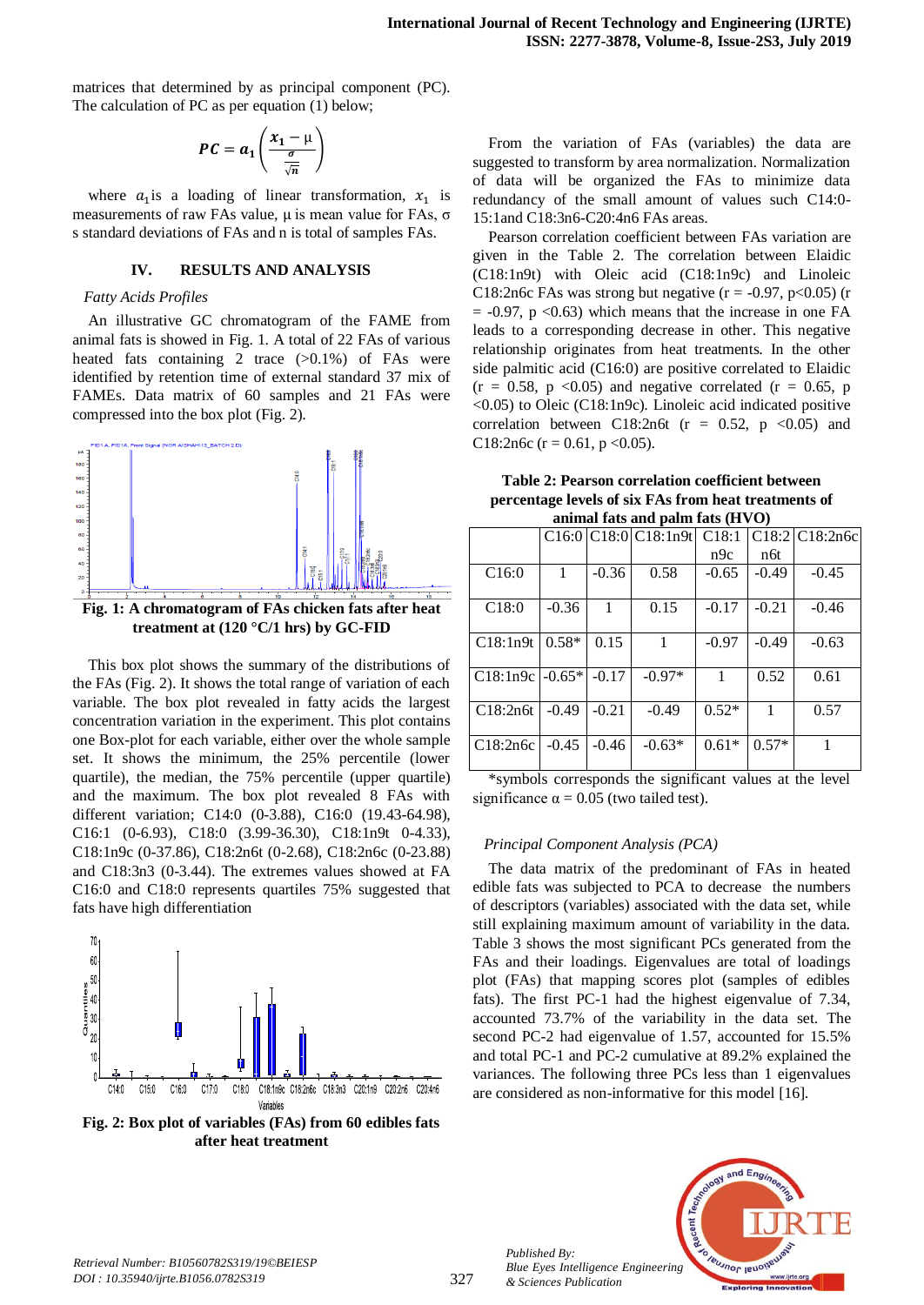#### **CHEMOMETRIC MATCH TO EVALUATE FATTY ACIDS DEGRADATION OF ANIMAL AND PLANT FATS AFTER HEATING TREATMENT BY PRINCIPAL COMPONENT RESEARCH (PCR)**

| $\sim$            | $\cdot$ |        |        |        |        | . .    |        |
|-------------------|---------|--------|--------|--------|--------|--------|--------|
|                   | $PC-1$  | $PC-2$ | $PC-3$ | $PC-4$ | $PC-5$ | $PC-6$ | $PC-7$ |
| Eigenvalues       | 7.34    | 1.57   | 0.75   | 0.24   | 0.03   | 0.01   | 0.01   |
| Variance (%)      | 73.7    | 15.49  | 2.98   | 0.59   | 0.3    | 0.17   | 0.11   |
| Cumulative $(\%)$ | 73.7    | 89.19  | 18.47  | 3.57   | 0.89   | 0.46   | 0.27   |

**Table 3: Eigenvalue and the percentages of the variance and cumulative of the data matrix after subjected to PCA**

Fig. 3 shows two graphs of the representation of samples scores in the first two principal components (PC-1 vs. PC-2). In order to emphasis each sample by using different treatments; in the first plot (3a), it is shown the scores plot of the grouping samples fats, in the loading plot (3b), possible outline is proposed FAs. Heating treatments at different temperatures are representations with colors

regardless of their duration heating.

Fig. 3 shows two graphs of the representation of samples scores in the first two principal components

(PC-1 vs. PC-2). In order to emphasis each sample by using different treatments; in the first plot (3a), it is shown the scores plot of the grouping samples fats, in the loading plot (3b), possible outline is proposed FAs. Heating treatments at different temperatures are representations with colors regardless of their duration heating.



Observation has been labeled by colors however, there are integration among highest (240 °C) temperatures with the lowest ones (120 °C) in the scores plot. It is reasonable because each samples treated at that different duration hours effected together with heating temperatures. Therefore, sum heat from multiplying temperatures and duration time (°C) x (hrs) are the best parameter to represent the heat treatments.

The scores plots show the details of samples that belong to clusters. The samples were rearranged according the sum heat and clusters (Table 4). Cluster 1 starting from No. 1-12 shows the mixtures of animal fats at range of sum heat 480- 720 and represents the highest level heat treatments of models and cluster 2 starting from No. 13-48 shows the mixtures of animals fats at range of sum heat 60-360 and represents the lowest level of heat treatments. Clusters 3 are represent all samples from plant fats (V) in one group (No. 49-60). Heat treatments by sum heat follow descending according the clusters of animal fats.



**Fig. 3: PCA models of 5 type edibles fats after the heating treatments. (a) Scores plot represent edibles fats.**  Label:  $C =$  chicken fat,  $B =$  beef fats,  $L =$  lard,  $M =$ **mutton fats and V = plant fats (HVO). (b) Represent of FAs (C16:0), Stearic (C18:0), Elaidic (C18:1n9t), Oleic (C18:1n9c) and Linoleic (C18:2n6c)**

There are three clusters can be identified from scores plot (Fig. 3a). 1st clusters mostly located at positive PC-2. 2nd clusters located at positive PC-1. There are 2 samples M7 and B7 in between 2 clusters are checks belong to cluster 1. The 3rd clusters are belonged to plant fats only. Clusters 2 and 3 are anti-correlated to cluster 1 and this is suggested that clusters 2 and 3 sharing same FAs but have major different to cluster 1. Samples of heated fats are closed together and the details only can identified by observing the scor plot table (Table 4).

Loadings plot (Fig. 3b) of FAs represents 5 major FAs C18:1n9c, C18:2n6c, C18:0, C18:1n9t and C16:0. FAs C18:1n9c, C18:2n6c located at positive side of PC-2 and both FAs are in UFA groups with cis isomer and can be suggested represent of cluster 1. C18:0, C18:1n9t and C16:0 located anti correlated that can be suggested represent of cluster 2 and 3. C18:0 and C16:0 are in SFA groups. The C18:1n9t is trans isomers or TFAs. For confirmation the by observing loadings plot at Table 5, it can be concluded only C18:2n6c are less than 0.5, concluded the FAs may represent average value but in point of view PC-1 vs. PC-2, this FAs belong to positive PC-2.

*Published By: Blue Eyes Intelligence Engineering & Sciences Publication* 

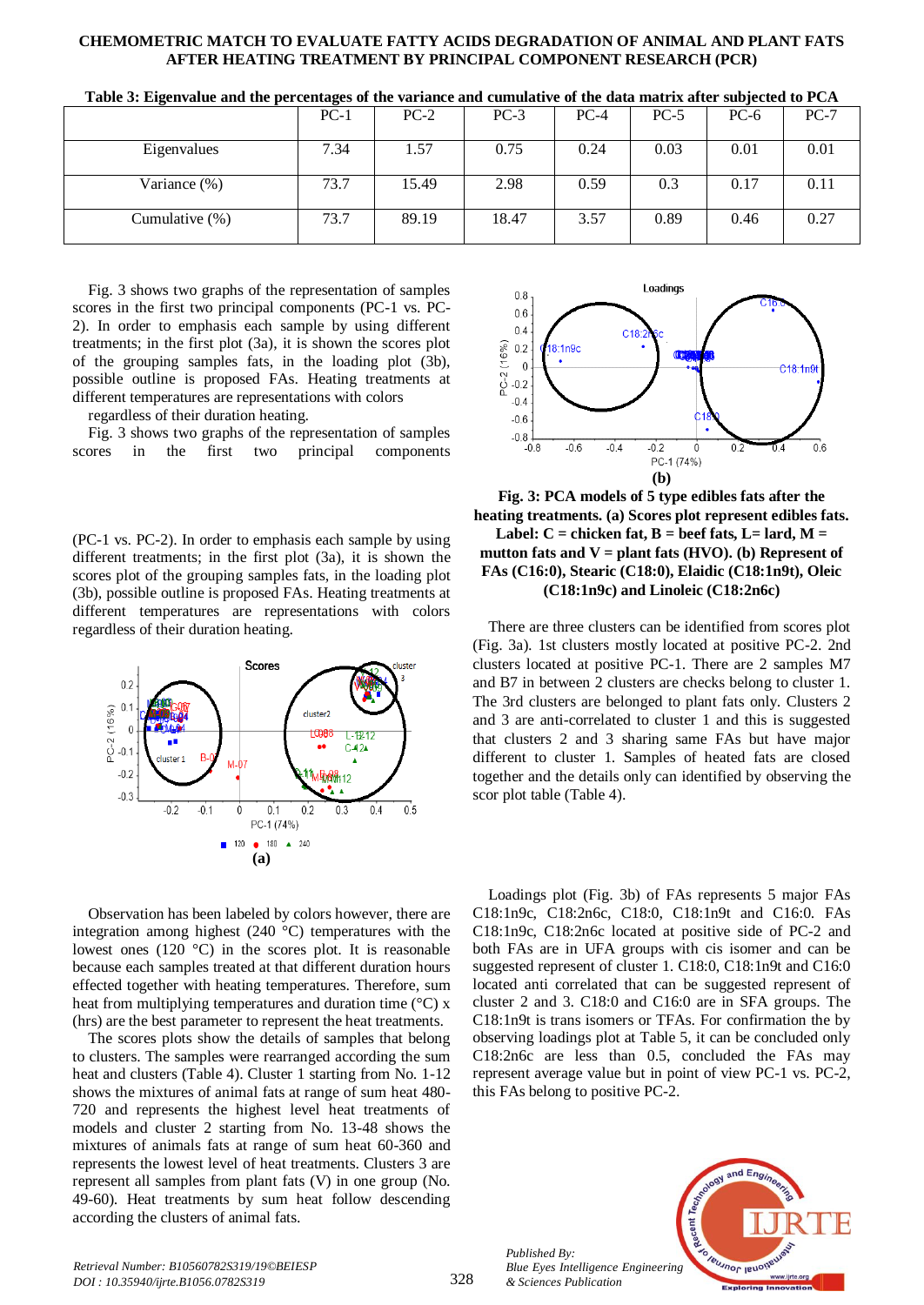| Table 5. Loadings plot of the Pas |          |          |  |  |  |  |
|-----------------------------------|----------|----------|--|--|--|--|
| FAs                               | $PC-1$   | $PC-2$   |  |  |  |  |
| C <sub>16:0</sub>                 | 0.37     | $0.65*$  |  |  |  |  |
| C18:0                             | 0.05     | $-0.70*$ |  |  |  |  |
| C18:1n9t                          | $0.59*$  | $-0.16$  |  |  |  |  |
| C18:1n9c                          | $-0.66*$ | 0.07     |  |  |  |  |
| C18:2n6c                          | $-0.26$  | 0.24     |  |  |  |  |

#### **Table 5: Loadings plot of the Fas**

\*Values  $> 0.5$ . FAs abbreviations: (C16:0), Stearic (C18:0), Elaidic (C18:1n9t), Oleic (C18:1n9c), Linolelaidic (C18:2n6t) and Linoleic (C18:2n6c).

#### **V. DISCUSSION**

The correlation from loading matrix revealed PC-1 mainly contributed from Elaidic (C18:1n9t), Oleic (C18:1n9c), with anti-correlated each other. It is suggested that the decreasing of oleic acids will be increasing the Elaidic FAs. This trend explained by changes of heat sum from low to high has affected both FAs.

The relationship of Palmitic (C16:0) and Stearic (C18:0) FAs also anti-correlated each other by explained different type of animals fats and HPO, that the Stearic FA is presence abundance in the animal fats. The Palmitic FAs naturally found in some animal products like meat and dairy, as well as in palm and coconut oils [17].

From the results of raw data, Palmitic FA is abundance hydrogenating palm oil (HPO) than the others fats. But researches have been pronounced that consumption of Palmitic acid increases the risk of developing cardiovascular disease, based on studies indicating that it may increase LDL levels in the blood. Higher dietary intakes of major SFAs are associated with an increased risk of coronary heart disease [18], [19].

The hydrogenated process palm fat increased the percentages of palmitic acid in order to make this fats stabile and resistance against to oxidation [20]. It can be explained by scores plot of palm fats (V) grouping closely together due to temperatures resistances. Elaidic FA (18:1n9t) is the predominant TFA found in many partially hydrogenated fats and is produced in the deodorization of vegetable oils. The high level sum heat on animal fats and palm fats have correlation pattern through scores plot from distribution of respective FAs.

#### **VI. CONCLUSION**

Study indicates that the combination FAs data analysis along with chemometrics (PCA) can successfully employed to give more information of SFA and UFA of edibles fats after heating treatments. Sum heat was suggested heating treatments parameters to evaluate the changes of FAs animal and plant fats. High level of sum heat was correlated to the undesirable FAs animal fats for human consumption.

#### **VII. ACKNOWLEDGMENT**

The research financial was fully supported by Ministry of Higher Education of Malaysia under Fundamental Research Grant Scheme (FRGS) No. 50715 – Universiti Sains Islam Malaysia.

#### **REFERENCES**

- 1. A. M. Marín, P. Gómez-Cortés, A. G. Castro, M. Juárez, L. P. Alba, M. P. Hernández, and M. A. De la Fuente, "Animal performance and milk fatty acid profile of dairy goats fed diets with different unsaturated plant oils," Journal of Dairy Science, 94(11), 2011, pp. 5359-5368.
- 2. Y. Chen, Y. Yang, S. Nie, X. Yang, Y. Wang, M. Yang, C. Li, and M. Xie, "The analysis of trans fatty acid profiles in deep frying palm oil and chicken fillets with an improved gas chromatography method," Food Control, 44, 2014, pp. 191-197.
- 3. Y. Wang, T. Hui, Y. W. Zhang, B. Liu, F. L. Wang, J. K. Li, B. W. Cui, X. Y. Guo, and Z. Q. Peng, "Effects of frying conditions on the formation of heterocyclic amines and trans fatty acids in grass carp (Ctenopharyngodonidellus)," Food Chemistry, 167, 2015, pp. 251-257.
- 4. S. K. Gebauer, F. Destaillats, F. Dionisi, R. M. Krauss, and D. J. Baer, "Vaccenic acid and trans fatty acid isomers from partially hydrogenated oil both adversely affect LDL cholesterol: A double-blind, randomized controlled trial–3," American Journal of Clinical Nutrition, 102(6), 2015, pp. 1339-1346.
- 5. R. Ganguly, and G. N. Pierce. "The toxicity of dietary trans fats," Food and Chemical Toxicology, 78, 2015, pp. 170-176.
- 6. L. Hooper, C. D. Summerbell, R. Thompson, D. Sills, F. G. Roberts, H. J. Moore, and G. D. Smith, "Reduced or modified dietary fat for preventing cardiovascular disease," Sao Paulo Medical Journal, 134(2), 2016, pp. 182-183.
- 7. B. Barriuso, I. Astiasarán, and D. Ansorena, "Unsaturated lipid matrices protect plant sterols from degradation during heating treatment," Food Chemistry, 196, 2016, pp. 451-458.
- 8. I. Albertos, A. B. Martin-Diana, I. Jaime, A. M. Diez, and D. Rico, "Protective role of vacuum vs. atmospheric frying on PUFA balance and lipid oxidation," Innovative Food Science and Emerging Technologies, 36, 2016, pp. 336-342.
- 9. P. Janiszewski, E. Grześkowiak, D. Lisiak, B. Borys, K. Borzuta, E. Pospiech, and E. Poławska, "The influence of thermal processing on the fatty acid profile of pork and lamb meat fed diet with increased levels of unsaturated fatty acids," Meat Science, 111, 2016, pp. 161-167.
- 10. A. Waghmare, S. Patil, J. G. LeBlanc, S. Sonawane, and S. S. Arya, "Comparative assessment of algal oil with other vegetable oils for deep frying," Algal Research, 31, 2018, pp. 99-106.
- 11. G. M. Lira, C. C. Cabral, I. B. de Oliveira, B. C. Figueirêdo, S. J. Simon, and N. Bragagnolo, "Changes in the lipid fraction of king mackerel pan fried in coconut oil and cooked in coconut milk," Food Research International, 101, 2017, pp. 198-202.
- 12. C. S. Santos, L. Molina-Garcia, S. C. Cunha, and S. Casal, "Fried potatoes: Impact of prolonged frying in monounsaturated oils," Food Chemistry, 243, 2018, pp. 192-201.
- 13. N. A. Salleh, M. S. Hassan, J. Jumal, F. W. Harun, and M. Z. Jaafar, "Differentiation of edible fats from selected sources after heating treatments using fourier transform infrared spectroscopy (FTIR) and multivariate analysis," AIP Conference Proceedings, 1972(1), 2018, pp. 1-8.
- 14. J. Folch, M. Lees, and G. H. S. Stanley, "A simple method for the isolation and purification of total lipides from animal tissues," J biol Chem., 226(1), 1957, pp. 497-509.



*Published By:*